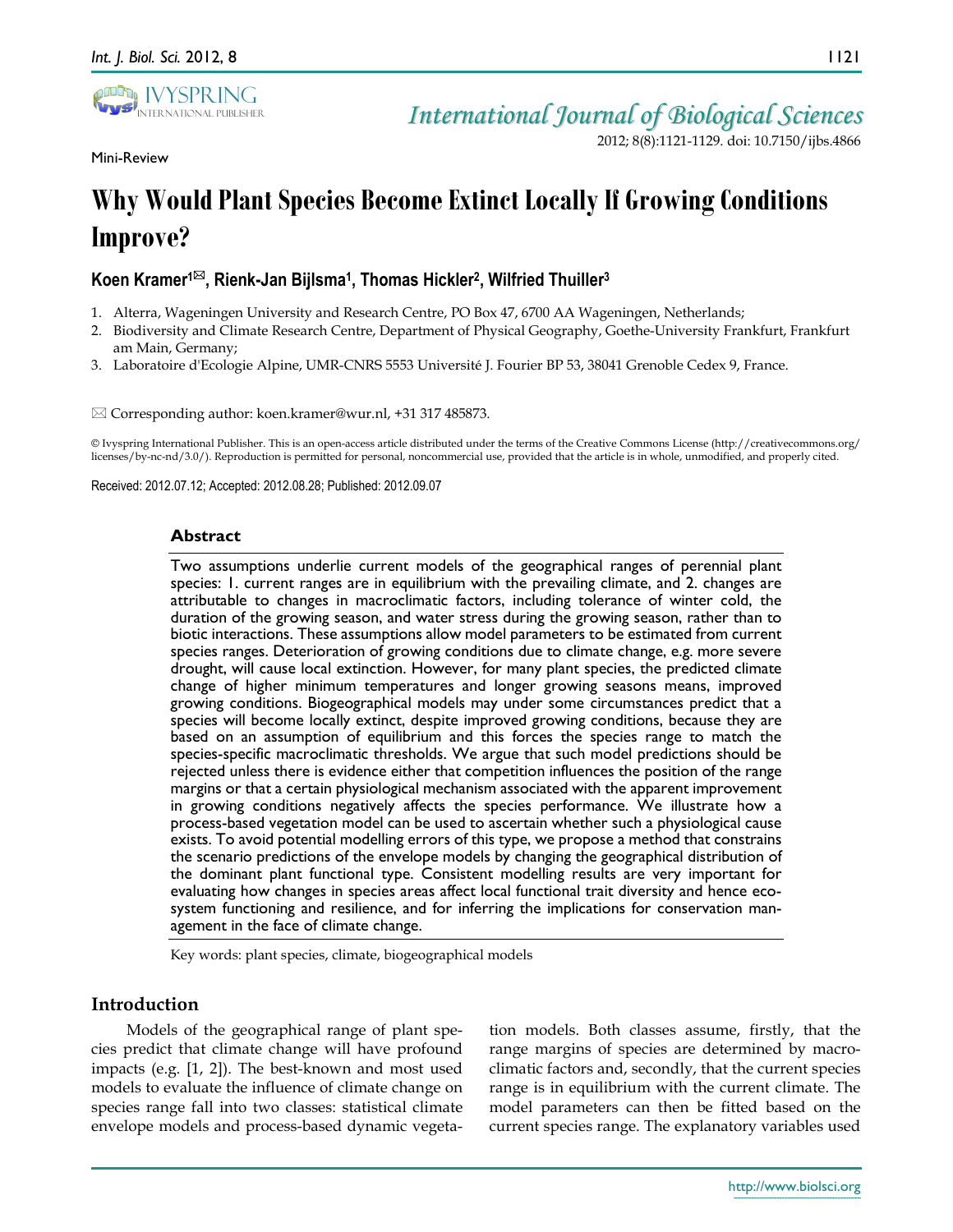in envelope models include a large array of climatic variables that are assumed to be important, and possible statistical interactions among these variables. The dynamic models commonly include physiological limiting variables that assess cold tolerance, the duration of the growing season and drought tolerance, and competition between species for light, nutrients, water and space. Based on this set of explanatory variables, both approaches can result in a very good match between predicted and observed ranges, thus supporting the two basic assumptions of the species range modelling indicated above. This gives confidence to predict the potential future area of a species, based on climate change scenarios provided by global circulation models. "Potential" then refers in most dynamic models to the condition without dispersal limitation, whereas envelope models usually present the results of both unlimited dispersal and of complete dispersal limitation. In some cases, however, species-specific dispersal is estimated [3].

However, many dynamic forest succession models assume that the maximum growth rate is attained at the core of the geographic distribution of a species and decreases toward its limits [4]. This is the consequence of using a parabolic relationship between growth rate and thermal time (accumulation of days exceeding a temperature threshold, also referred to as Growing Degree Days, GDD) estimated at these limits. In addition, the model assumes that mortality increases with decreasing growth [4]. Thus, in a warmer climate, the growth rate may locally decline concomitantly with increasing temperature sum. Consequently, the model predicts local extinction, even though the growing conditions may actually improve due to the extended growing season.

In this paper we begin by reviewing two major classifications of biogeographical models: envelope models and dynamic models. We show that both the envelope and some dynamic approaches of species area modelling may predict that in the northern hemisphere the southern limit of the species range moves north and the species goes locally extinct on its former southern border even though the growing conditions apparently improve. Secondly, we outline a methodology for modelling biogeographical distributions of perennial plants that would in the future avoid the potential modelling error that we have drawn attention to.

# **Biogeographical models**

# **Envelope models**

Bioclimatic envelope models assume that climate exerts dominant control over the natural distribution

of species [5, 6] and that the current species range is in equilibrium with its climatic potential area. If valid, time independent, statistical correlations between climate variables at the limits of the species' geographical distribution can be used to describe current ranges. The potential future range of a species can subsequently be assessed by using future projections of climate change obtained from global circulation models (see [7] for a review).

The approach is based on the concept of the fundamental niche [8] which is defined by the abiotic conditions where the species can survive, grow and reproduce (see [9] for an extensive discussion). Hence, biotic interactions such as competition or predation are not directly considered. Moreover, if only climatic variables are used, what is described is the "climatic niche" rather than the fundamental niche, as the latter is also determined by local abiotic pedological features, such as the *pH*. The climate envelope is, however, based on observed ranges obtained from presence/absence or abundance data: it is based on the realised niche of a species and does not explicitly consider the conditions the species requires for survival, growth and reproduction. Biotic interactions are thus implicit in the correlation between the species area and the climate [6].

Various advanced statistical techniques are deployed to correlate climate variables with species ranges [10-12]. Additionally, techniques have been developed to refine the climatic envelope to allow more detailed environmental description of fragmented habitat of a species. For example by including generic soil and topographical features [13].Two important advantages of these techniques are that only the current geographical distribution of the species is required (presence/absence data per grid cell) and that the only climate variables required are long-term meteorological averages or variability, and the changes to these predicted by global circulation models. As both data sources are currently widely available, the analysis can be applied to a large number of species and over large areas.

However, some shortcomings of the bioclimatic envelope approach have been pointed out. Davis and co-workers [14, 15] argue that the method is essentially invalid as it fails to consider biotic interactions. These interactions might be essentially true at local scales if neutral assemblages are not the rule [16]. Moreover, if a species has a limited dispersal capacity, its current range might not be in equilibrium with its potential range as determined by climate [17]. A final drawback of correlative envelope models is that they do not include physiological information and hence do not assess differential responses of species to an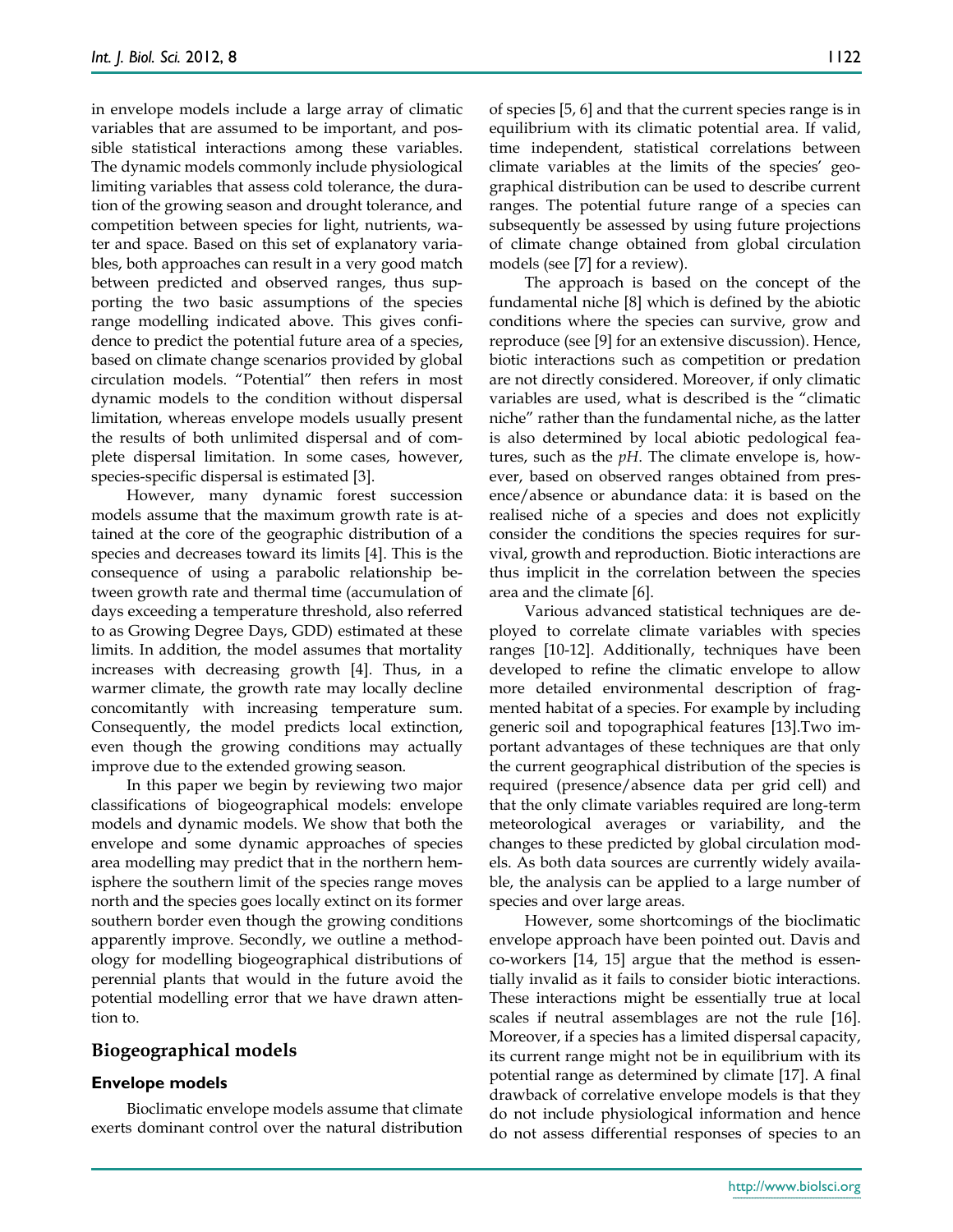Pearson and Dawson [5] refute these objections. Firstly, they point out that bioclimatic envelope models can be highly successful in predicting current species ranges. Secondly, they indicate that for species dispersal it is the rare long-term dispersal events that critically determine the rate of change of geographical areas [18]. These rare events can be assumed to continue and may be becoming less unusual, as humans act as powerful dispersal vectors. Thirdly, Pearson and Dawson argue that envelope models should be seen within a hierarchy of increasingly detailed models when assessing the presence of a species at the scale of the continent, region, landscape or plot. Fourthly, they find that the response of species to elevated  $CO<sub>2</sub>$  is too complex and uncertain to be included in the models and therefore should be ignored for the time being [5, 19]. But see Rickebusch et al. [20]

and Hickler et al. [21] for a recent attempt to account for hydrological effects of increasing atmospheric  $CO<sub>2</sub>$ .

The potential prediction error of local extinction with improving growing conditions that we signal here, in addition to those described above, does not seem to have received attention in the literature. Nevertheless it may have large consequences in some circumstances and for some species. Figure 1 presents an example of a future projection of climate change impact (A2-scenario, [22]) on a species area of European beech (*Fagus sylvatica* L.) using an ensemble approach of statistical envelope models implemented in the BIOMOD R-package [12, 23] for details). The model predicts a northward shift of the southern limit of beech distribution. For this ensemble of models, the most important factor that cause beech to go extinct locally is growing degree days in August (Figure 2).



Figure 1. Difference in probability of occurrence of European beech under the A2 climate change scenario with that of the current climate, based on an ensemble projection of statistical envelope models (BIOMOD). The map thus represents the change in habitat suitability due to climate change for European beech. Green indicates an increase, red a decrease in habitat suitability relative to the current climate.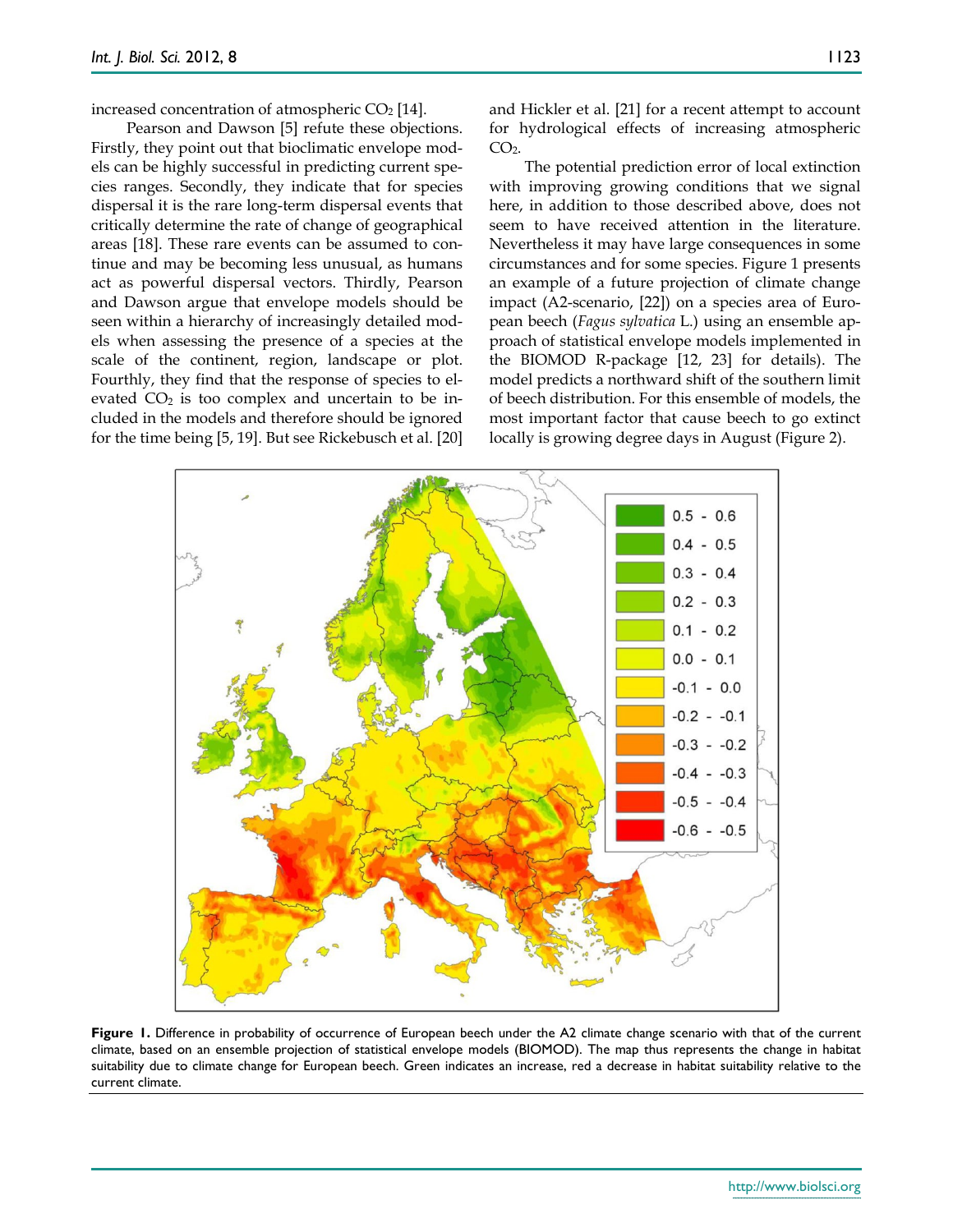

**Figure 2.** Change in risk of extinction of European beech cause by change in: **a.** growing degree days (GDD5), or **b.** soil water content, as function of temperature anomalies (X-axes: difference in temperature between A2 scenario and current climate, ºC). The risk of local extinction strongly increases due to the increase in growing degree days in August, whereas soil moisture has little explanatory power (note different scales of the Y-axes). The predicted reduction of habitat suitability (red areas in Figure 1) is thus mainly caused by the effect of climate change on GDD5.

#### **Dynamic models**

Dynamic biogeographical models use bioclimatic variables to constrain the environmental space based on adaptive traits related to a species' ability to survive, and the capacity to gain resources for growth and reproduction, i.e*.* survival and capacity adaptation [24].

Survival adaptation refers to the physiological traits that improve the likelihood of a species surviving potentially fatal conditions; examples are frost hardiness, drought tolerance, resistance to fire, tolerance to grazing and dormancy of seeds. Dynamic range models usually focus on: *i.* tolerance of winter cold, *ii.* winter cold requirements expressed as chilling requirements during the dormant period (together these determine the start of the growing season), and *iii.* drought tolerance. These three physiological limiting processes related to the survival of plants are discussed in more detail below.

*i.* Tolerance of winter cold is described by isotherms of the minimum temperature, or the mean temperature of the coldest month [25]. Winter tolerance represents a potential mortality factor, hence a climate change entailing warmer winters means that new habitat will become available and a potential northward shift of the northern limits of a species range can reliably be predicted.

*ii.* The winter cold requirement (number of chilling days, with mean temperature below  $5^{\circ}$ C) for bud burst, is often assumed to reduce the thermal time at an exponential rate [26]. As this so-called alternating model [28] is not constrained by a minimum thermal time, it may predict bud burst in the absence of forcing temperature [27]. Additionally, the alternating model is very sensitive to a small variation in the parameter in the exponent, which is difficult to estimate accurately [28], and overestimates the advance of bud burst with increasing temperature [29].

*iii.* Drought tolerance is often expressed as the ratio of actual evapotranspiration to potential evapotranspiration, which represents moisture availability [30]. Alternatively, in some models drought tolerance is expressed as the relative water content in the soil between wilting point and field capacity during the growing season [31]. Drought stress is a mortality factor that determines the southern and eastern margins of the range of European plant species [32-34].

Capacity adaptation refers to traits that promote resource gain, such as harvesting of light, uptake of nutrients and water, and occupancy of space, all of which improve a species' ability to compete for limiting resources. Dynamic models include extensive process-based descriptions of the uptake and release of carbon, water and nutrients in relation to morphological traits such as growth form and leaf habit, and to physiological traits such as shade tolerance, photosynthetic pathway ( $C_3$  or  $C_4$ ) and allocation pattern. Dynamic models usually take a mass-balance approach to resources in the ecosystem. Consequently, actual plant growth is the result of the most limiting resource, given the constraints of the plant's morphological and physiological traits.

Dynamic models that are based on the above described principle of physiologically limiting factors (related to survival and the capacity to gain resources), constrained by morphological features, fall in two broad categories: dynamic vegetation models and dynamic species models. The detail in which these models describe physiological limiting factors, morphological features, population dynamics and competition varies greatly, however, depending on the purpose for which the model has been developed.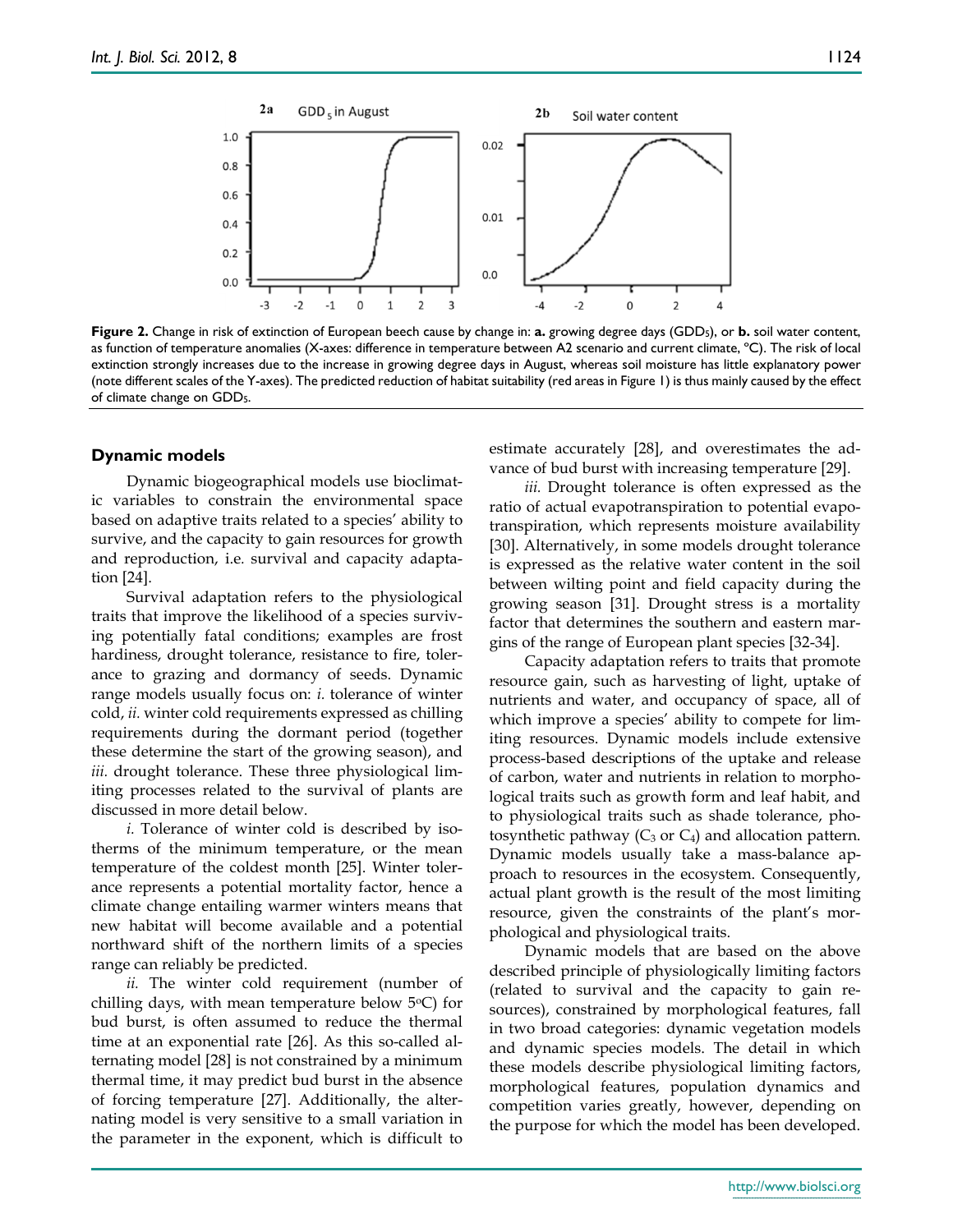These models focus on the distribution of plant functional types or biomes at the global scale that are characterised by their physiognomy, such as evergreen vs. deciduous; needle-leaved vs. broad-leaved and different life forms (grass; shrubs; trees) [34-38]. For this paper, however, we focus on the models of perennial plant species.

Dynamic species models almost exclusively address woody species and are referred to as forest succession models [4, 39-41]. They include much mechanistic detail and are therefore more often used to assess a species' response to climate change at a particular location [42] rather than to evaluate climate change impacts on species ranges. Forest succession models are usually based on gap phase replacement of trees, and therefore explicitly take into account conditions for regeneration, competition for light, water and nutrients, and mortality [43]. They may also take into account responses (e.g. growth, seed production and phenology) to elevated  $CO<sub>2</sub>$  and temperature [33, 44]. Moreover, they allow the impacts of disturbances and changes in disturbance regimes to be explicitly modelled and analysed [45-47]. In the latest generation of forest succession models, sometimes referred to as process-based forest models, growth is modelled as the outcome of physiological processes such as photosynthesis, respiration, leaf and fine root turnover, and allocation of carbon gains to different tissues (e.g. fine roots, sapwood, and leaves) [33, 39, 47]. The different processes are parameterised on the basis of independent measurements, rather than fitted to species ranges. Models of this type preclude the unrealistic prediction that a species will go extinct locally as growing conditions improve. However, they require many parameters that are not easily obtainable from the literature or fieldwork. They do not usually take account of the process of spatial seed dispersal; if they do, they demand much processor time [46].

The dynamic approach based on physiological limiting factors as applied in the process-based forest models has the advantage that responses to climate change have a mechanistic basis and therefore future projections can be assumed to be more reliable than the statistical correlative approach. Also, transient responses of the species to climate change can be reliably simulated. In addition, these models provide the basis for the analysis of ecosystem functioning in terms of cycling of carbon, water and nutrients and the importance of trait diversity for the maintenance and resilience of these functions in the face of climate and land use change [48-52].

However, the species-specific parameters defining the bioclimatic limits are usually not independently determined empirically or by observation, but instead are fitted to the observed species range [53]. This procedure assumes equilibrium between current species occurrences and climate factors, as in envelope models. A classic example is that of relating optimal growth to thermal time (expressed as GDD<sub>5</sub>) based on a parabolic curve [54] with minimum and maximum GDD<sub>5</sub> values fitted to the northern and southern limits of the species area, respectively. The potential risk of this approach is that with increasing growing degree days, the growth rate may decline and attain zero value, thereby producing a predicted northward shift of the southern limit of the species. This can have dramatic consequences for future projections of climate change on a species area depending on the critical upper  $GDD<sub>5</sub>$  value and the current species distribution (Figure 3). Yet despite this, the approach is still often used to scale up forest succession models developed for the stand scale, to species area [4].

The predicted northward shift of a southern limit is realistic only if the relative competitive ability of the given species decreases with improved environmental conditions, which implies that the southern limit of plant species adapted to warmer climates is determined by biotic interactions [55]. The latest generation of process-based models does determine whether a change in species boundary is caused by physiological constraints (i.e. caused by traits related to survival adaptation) and/or is due to competition (i.e. caused by traits related to capacity adaptation). As an example of such a model outcome, Figure 4 presents the future projection of climate change impact (A2-scenario, [22]) on a species area of European beech (*Fagus sylvatica* L.) using the dynamic species model LPJ-GUESS [33, 47]. The model predicts a reduction of leaf area index (LAI, Figure 4a) not only in the south and south-east of Europe, but also in the north-west. In this case, the decrease is not caused by higher temperature but by decreasing soil water (Figure 4b) and milder winters, which delays budburst in western beech populations [26] (results not shown). Changes in soil water have a direct effect because in the model the establishment of European beech is constrained by a threshold for the average growing-season soil water content. Milder winters have an indirect effect through competition with other species, which can take more advantage of the warmer climate because budburst is less delayed by the milder winters. Thus in this example, the capacity adaptation of beech is less than that of its competitors. In other words, the process model confirms the results obtained from the statistical model (see Figure 1), but for entirely different reasons.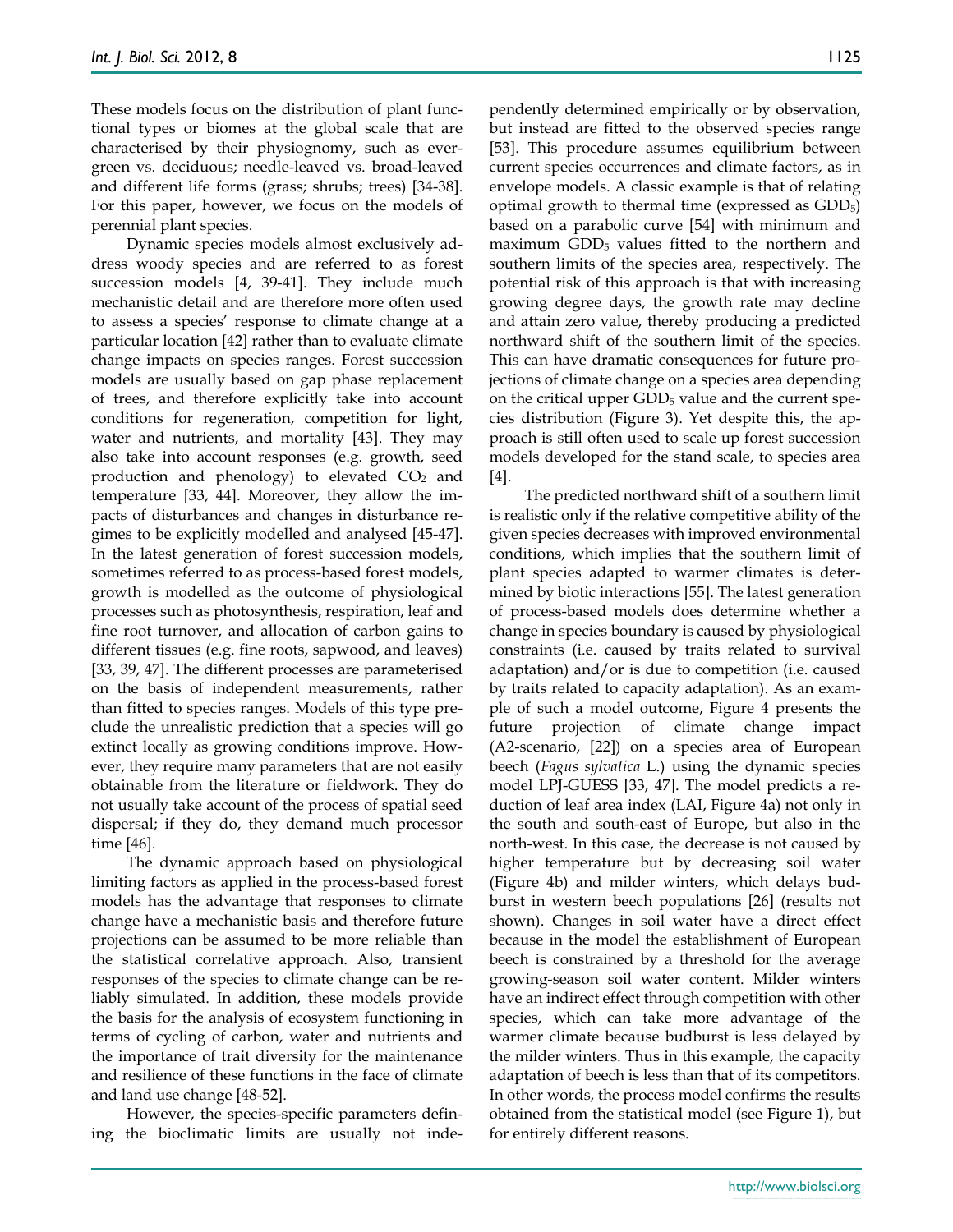#### **Methodology for future modelling of the biogeographical distribution of perennial plants**

To avoid predicting local extinction despite improved growing conditions for perennial plants, we propose a method in which the future projections of the envelope models are constrained by changes in the geographical distribution of dominant plant species assessed by a dynamic species model on dominant plant species. The null-model, without biotic interactions, can be tested on a species' current range that provides data for validating the model. A mismatch between the observed and predicted species ranges indicates the importance of biotic interactions with other species: if these turn out to be important, the null model is not a suitable tool for assessing the impacts of climate change on the future range of the species, and species interactions should be taken into account.

The statistical bioclimatic envelope models could be applied to a large number of the plant species within the future projection of dominant species made by the dynamic species models. The importance of biotic explanatory factors can be assessed by examining how much the model's goodness-of-fit improves when supposedly important biotic variables are added to the bioclimatic model [56, 57]. In addition, consistency between statistical and dynamic modelling approaches can be tested if the species is actually physiological constrained by the particular climate envelope.

Though both dynamic models of dominant species and statistical envelope models are well-established, there is little harmonisation in the current attempts to refine their selection of explanatory variables. To avoid the potential modelling error that local species extinction is predicted despite improved growing conditions, data can be exchanged between models in order to assess the importance of biotic interactions and to check for consistency of the models' forecasts [58, 59]. Moreover, it is useful to analyse the models' responses to changes in climatic drivers in terms of changes in morphological and physiological traits and diversity thereof: such an analysis can be based on the current theory on ecosystem functioning based on functional trait diversity (*i.e.* diversity of response and effect traits) [48-50, 52, 60, 61] instead of on a particular species composition. In that way, predictions of range shift of the geographic distribution of dominant plant species can be downscaled to assess changes in functional trait diversity within ecosystems and their consequences for the functioning and resilience of ecosystems in the face of climate change.



Figure 3. Difference in the number of growing degree days (GDD<sub>5</sub>) under the A2 climate change scenario with that of the current climate. An increase of GDD5 indicates an increase of the duration of the growing season, thus possibly improved growing conditions. A model using a species-specific GDD5 threshold value to predict a species' geographical area may predict a northward shift of the southern limit with increasing GDD<sub>5</sub>. Green indicates an increase, red a decrease in GDD<sub>5</sub> relative to the current climate.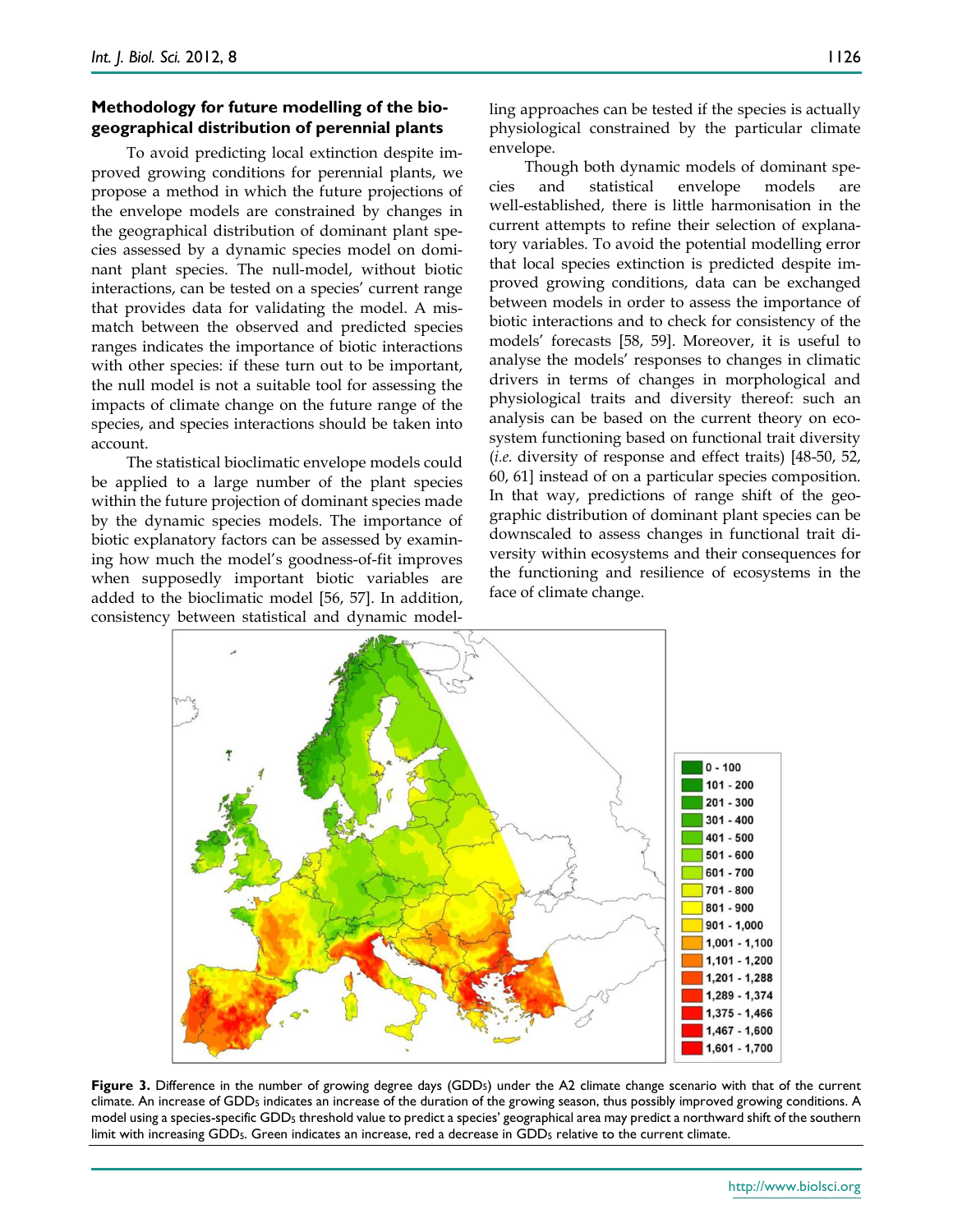

**Figure 4. a.** Difference in leaf area index (LAI, m<sup>2</sup> leaf surface per m<sup>2</sup> soil surface representing leafiness of the beech forest) of European beech under the A2 climate change scenario with that of the current climate. **b.** Difference in relative soil moisture content ([0-1]) under A2 climate change scenario and the current climate. Green indicates an increase of LAI or relative soil moisture, respectively, red indicates a decrease relative to the current climate.

We believe that for policy making that anticipates climate change it is important to model the range shifts of species in a consistent way, as only then will the implications of climate change for the functioning of ecosystems be properly understood. This requires closer collaboration between research communities working with different modelling approaches. Instead of building a model that integrates dynamic species modelling and statistical species modelling it will be necessary for these research communities to co-ordinate the selection of driving variables and to exchange compatible data.

#### **Acknowledgements**

The discussions and comments by Eric Arets, Richard Bradshaw, Csaba Matyas, Wim Ozinga and Claire Vos are much appreciated. Toon Helmink prepared the maps. KK and RJB were financially supported by the projects *DynTerra* (project no. KB-14-002-032) and CSR (project no. KB-14-011-007) of the Knowledge Base of the Dutch Ministry of Economics Agriculture and Innovation. WT and TH were partly funded by the EU-FP6 Integrated Project *ECOCHANGE* (Challenges in assessing and forecast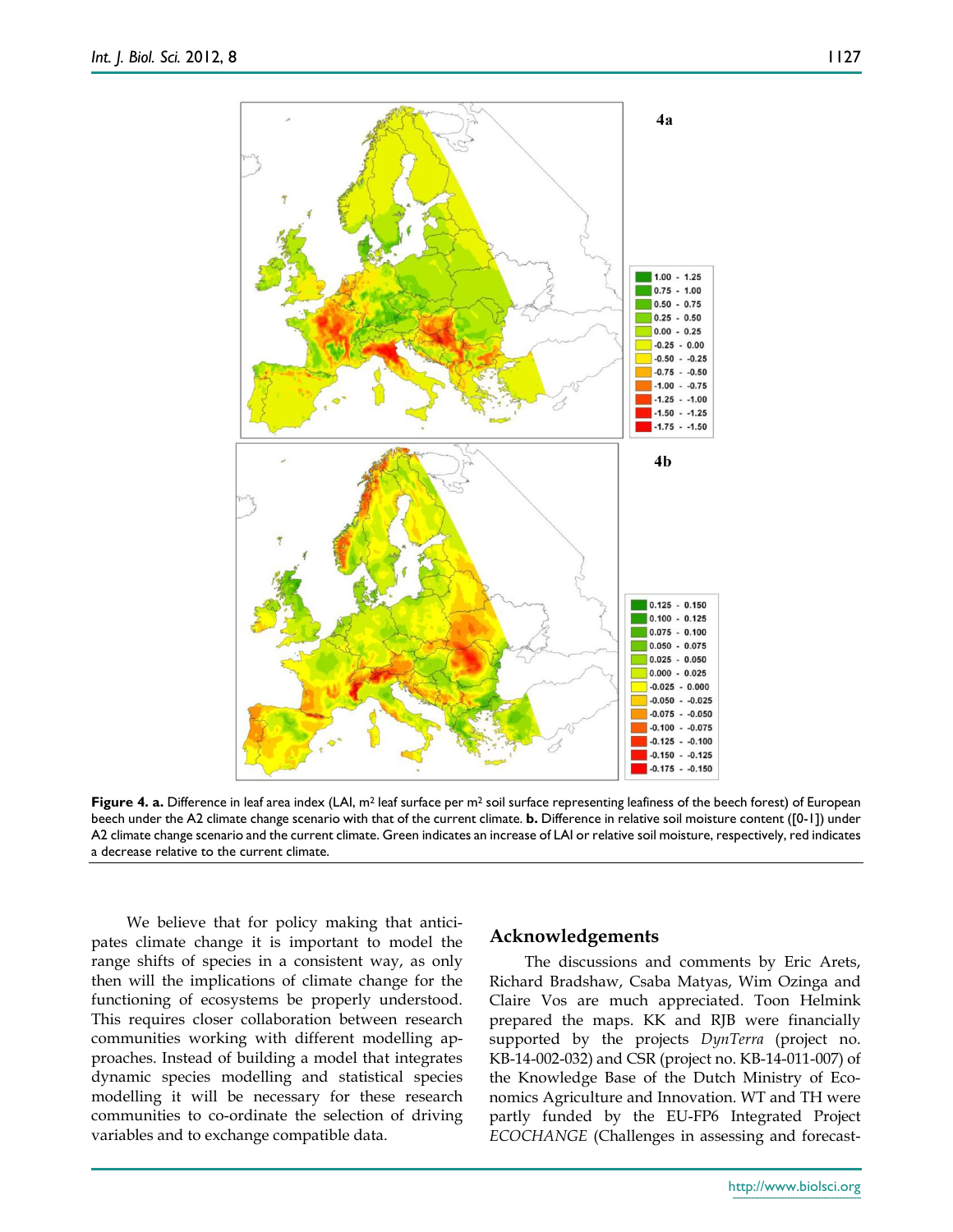ing biodiversity and ecosystem changes in Europe, No:066866 GOCE). WT was supported by the *ANR DIVERSITALP* project (No. ANR 07-BDIV-014). Joy Burrough advised on the English.

#### **Competing interests**

The authors have declared that no competing interest exists.

#### **References**

- 1. Bakkenes M, Alkemade JRM, Ihle F, Leemans R, Latour JB. Assessing effects of forecasted climate change on the diversity and distribution of European higher plants for 2050. Global Change Biology. 2002; 8: 390-407.
- 2. Thuiller W, Lavorel S, Araújo MB, Sykes MT, Prentice IC. Climate change threats to plant diversity in Europe. *Proceedings of the National Academy of Sciences of the United States of America*. 2005; 102: 8245-50.
- 3. Midgley GF, Hughes GO, Thuiller W, Rebelo AG. Migration rate limitations on climate change induced range shifts in Cape Proteaceae. *Diversity and Distributions*. 2006; 12: 555-62.
- 4. Bugmann H. A review of forest gap models. Climatic Change. 2001; 51: 1573-480.
- 5. Pearson RG, Dawson TP. Predicting the impacts of climate change on the distribution of species: are bioclimate envelope models useful? Global Ecology and Biogeography. 2003; 12: 361-71.
- Guisan A, Thuiller W. Predicting species distribution: offering more than simple habitat models. Ecology Letters. 2005; 8: 993-1009.
- 7. Heikkinen RK, Luoto M, Araújo MB, Virkkala R, Thuiller W, Sykes MT. Methods and uncertainties in bioclimatic envelope modeling under climate change. Progress in Physical Geography. 2006;: 30.
- 8. Hutchinson MF. Concluding remarks. Cold Spring Harbour Symposia on Quantative Biology; 1957;: 415-27.
- 9. Soberón J. Grinnellian and Eltonian niches and geographic distribution of species. *Ecology Letters*. 2007; 10: 1115-23.
- 10. Elith J, Graham CH, Anderson RP, Dudik M, Ferrier S, Guisan A, et al. Novel methods improve prediction of species' distributions from occurrence data. *Ecography*. 2006; 29: 129-51
- 11. Phillips SJ, Anderson RP, Schapire RE. Maximum entropy modeling of species geographic distributions. *Ecological Modelling*. 2006; 190: 231-59.
- 12. Thuiller W, Lafourcade B, Engler R, Araujo MB. BIOMOD A platform for ensemble forecasting of species distributions. Ecography. 2009; 3: 369-73.
- 13. Randin CF, Engler R, Normand S, Zappa M, Zimmerman NE, Pearman PB, et al. Climage change and plant distribution: local model predict high-elevation persistence. *Global change Biology*. 2009; 15: 1557-69.
- 14. Davis AJ, Jenkinson LS, Lawton JH, Shorrocks B, Wood S. Making mistakes when predicting shifts in species range in response to global warming. Nature. 1998; 391: 783-6.
- 15. Davis AJ, Lawton JH, Shorrocks B, Jenkinson LS. Individualistic Species Responses Invalidate Simple Physiological Models of Community Dynamics under Global Environmental Change. Journal of Animal Ecology. 1998; 67: 600-12.
- 16. Chave J. Neutral theory and community ecology. *Ecology Letters*. 2004; **7**: 241-53.
- 17. Svenning J-C, Skov F. Limited filling of the potential range in European tree species. Ecology Letters. 2004; 7: 565-73.
- 18. Higgins SI, Richardson DM. Predicting Plant Migration Rates in a Changing World: The Role of Long-Distance Dispersal. American Naturalist. 1999; 153: 464-75.
- 19. Thuiller W, Midgley GF, Hughes GO, Bomhard B, Drew G, Rutherford MC, et al. Endemic species and ecosystem vulnerability to climate change in Namibia. Global Change Biology. 2006; 12: 757-76.
- 20. Rickebusch S, Thuiller W, Hickler T, Araujo MB, Sykes MT, Schweiger O, et al. Incorporating the effects of changes in vegetation functioning and CO2 on water availability in plant habitat models. Biology Letters. 2008; 4.
- 21. Hickler T, Fronzek S, Araújo MB, Schweiger O, Thuiller W, Sykes MT. An ecosystem-model-based estimate of changes in water availability differs from water proxies that are commonly used in species distribution models. Global Ecology & Biogeography. 2009; 18: 304-13.
- 22. Nakicenovic N, Swart R. Emission Scenarios. Cambridge: Cambridge University Press, 2000.
- 23. Marmion M, Parviainen M, Luoto M, Heikkinen RK, Thuiller W. Evaluation of consensus methods in predictive species distribution modelling. Diversity and Distributions. 2009; 15: 59-69.
- 24. Levitt J. Growth and survival of plants at extremes of temperature a unified concept. HW Woolhouse (ed): Dormancy and Survival Nr XXIII, Symposia of the society for experimental biology Cambridge University Press p 395-448; 1969.
- 25. Sakai A, Larcher W. Frost survival of plants. Berlin Heidelberg: Springer Verlag; 1987.
- 26. Murray MB, Cannell MGR, Smith RI. Date of budburst of fifteen tree species in Britain following climatic warming. Journal of Applied Ecology. 1989; 26: 693-700.
- 27. Kramer K. A modelling analysis of the effects of climatic warming on the probability of spring frost damage to tree species in The Netherlands and Germany. Plant, Cell & Environment. 1994; 17: 367-77.
- 28. Kramer K. Selecting a model to predict the onset of growth of *Fagus sylvatica*. Journal of Applied Ecology. 1994; 31: 172-81.
- 29. Kramer K. Phenotypic plasticity of the phenology of seven European tree species in relation to climatic warming. Plant, Cell & Environment. 1995; 18: 93-104.
- 30. Prentice IC, Sykes MT, Cramer W. A simulation model for the transient effect of climate change on forest landscape. Ecological modelling. 1993; 65: 51-70.
- 31. Landsberg JJ, Waring RH. A generalised model of forest productivity using simplified concepts of radiation-use efficiency, carbon balance and partitioning. Forest Ecology and Management. 1997; 95: 209-28.
- 32. Dahl E. The phytogeography of Northern Europe: British Isles, Fennoscandia, and adjacent areas. Cambridge University Press; 1998.
- 33. Smith B, Prentice IC, Sykes MT. Representation of vegetation dynamics in the modelling of terrestrial Ecosystems: comparing two contrasting approaches within European climate space. Global Ecology and Biogeography. 2001; 10: 621-37.
- 34. Prentice C, Bondeau A, Cramer W, Harrison SP, Hickler T, Lucht W, et al. Dynamic global vegetation modelling: quantifying terrestrial ecosystem responses to large-scale environmental change. In: Canadell JG, Pataki D, Pitelka LF, editors. Terrestrial Ecosystems in a Changing World. Berlin: Springer; 2006: 175-92.
- 35. Woodward FI. Tansley Review No. 41. Predicting plant responses to global environmental change. New Phytol. 1992; 122: 239-51.
- 36. Cramer W, Bondeau A, Woodward FI, Prentice IC, et al. Global response of terrestrial ecosystem structure and function to CO² and climate change: results from six dynamic global vegetation models. Global Change Biology. 2001; 7: 357-73.
- 37. Prentice IC, Monserud RA, Smith TM, Emanuel WR. Modeling Large-Scale Vegetation Dynamics. Vegetation Dynamics & Global Change 1993;: 235-50.
- 38. Hickler T, Vohland K, Feehan J, Miller PA, Smith B, Costa L, et al. Projecting the future distribution of European potential natural vegetation zones with a generalized, tree species-based dynamic vegetation model. Global Ecology and Biogeography. 2012; 21: 50-63.
- 39. Kramer K, Buiteveld J, Forstreuter M, Geburek T, Leonardi S, Menozzi P, et al. Bridging the gap between ecophysiological and genetic knowledge to assess the adaptive potential of European beech. Ecological Modelling. 2008; 216: 333-53.
- 40. Lischke H, Zimmermann NE, Bolliger J, Rickebusch S, Löffler TJ. Treemig: A forest-landscape model for simulating spatio-temporal patterns from stand to landscape scale. Ecological Modelling. 2006;: 199.
- 41. Pacala SW, Canham CD, Saponara J, Silander JA, Jr., Kobe RK, Ribbens E. Forest models defined by field measurements: Estimation, error analysis and dynamics. Ecological Monographs. 1996; 66: 1-43.
- 42. Badeck FW, Lischke HK, Bugmann H, Hickler T, Hönninger K, Lasch P, et al. Tree species composition in European pristine forests. Comparison of stand data to model predictions. Climatic Change. 2001; 51: 307-47.
- 43. Shugart HH, West DC. Forest Succession Models. Bioscience. 1980; 30: 308-13.
- 44. Van der Meer PJ, Jorritsma ITM, Kramer K. Assessing climate change effects on long term forest development: adjusting growth, phenology, and seed production in a gap model. Forest Ecology and Management. 2002; 62: 39-52.
- 45. Prentice IC, Sykes MT, Cramer W. The possible dynamic response of northern forests to global warming. Global Ecology and Biogeography Letters. 1991; 1: 129-35.
- 46. Kramer K, Groen TA, van Wieren SE. The interacting effects of ungulates and fire on forest dynamics: an analysis using the model FORSPACE. Forest Ecology and Management. 2003; 181: 205-22.